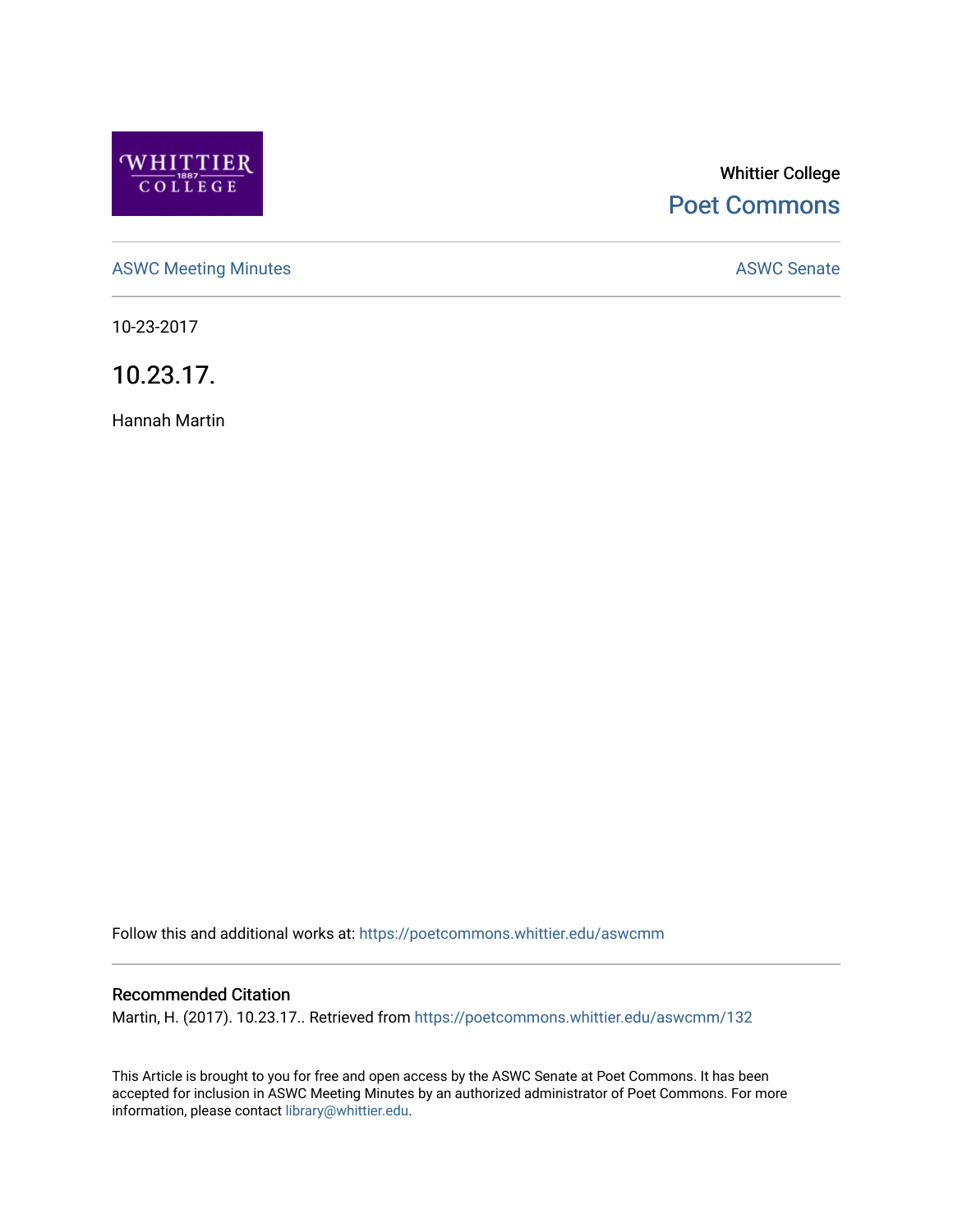

## **Meeting Minutes for October 23rd, 2017**

**I. Meeting is called to order at 7:05pm**

## **II. Moment of Silence/Inspirational quote**

"The reward for work well done is the opportunity to do more." –Jonas Salk

## Read by Sen. Britton

## **III. Mission Statement**

**a.** The ASWC Senate, as the governing body of the Associated Students of Whittier College, is dedicated to the betterment of the college as an institution and as a member of the broader community. The Senate shall assist on-campus clubs and organizations in creating, promoting and implementing dynamic programs and events that involve students and add value to their educational experience. This body will act as an open forum for students to voice their opinions and desires, always keeping the best interests of the ASWC in mind. In all its actions, the Senate will serve the students first with integrity, dedication, responsibility and humility.

## **Read by Sen. Johnson**

## **IV. Roll Call-Secretary Scurr**

- **a. Present:** President Scurr, Vice President Monreal, Treasurer Conlon, Director Zonni, Director Wells, Representative Bertelsen, Senator Gelinas, Senator Joachim, Senator Hidalgo, Senator Grossman, Senator Lowinger, Senator Gonzalez, Senator Segura, Senator Britton, Senator Merino, Senator Johnson, Senator Olague, Senator Bang-Guerin
- **b. Absent excused:** Sen. Trout, Sen. Delgado, Sen. Sternberg
- **c. Unexcused:** N/A

## **V. Minutes Amendment/Approval**

- **a. Approved by Sen. Gonzalez**
- **b. Seconded by Sen. Johnson**

## **VI. Public Voice**

**a.** Joe Melendez: Active shooter training tomorrow in Club 88 at 2-4pm or 5-7pm tomorrow put on by the Housing and Residential Life and Counseling Center

## **VII. President's Message- President Scurr**

- **a.** Good evening, Lettuce keep the head rolling.
- **b.** Besides the second reading for StopHazing Committee via Dean of Students office, there are no more budget requests being heard tonight and onward on Monday evenings. All budget requests until Spring semester are under \$2,500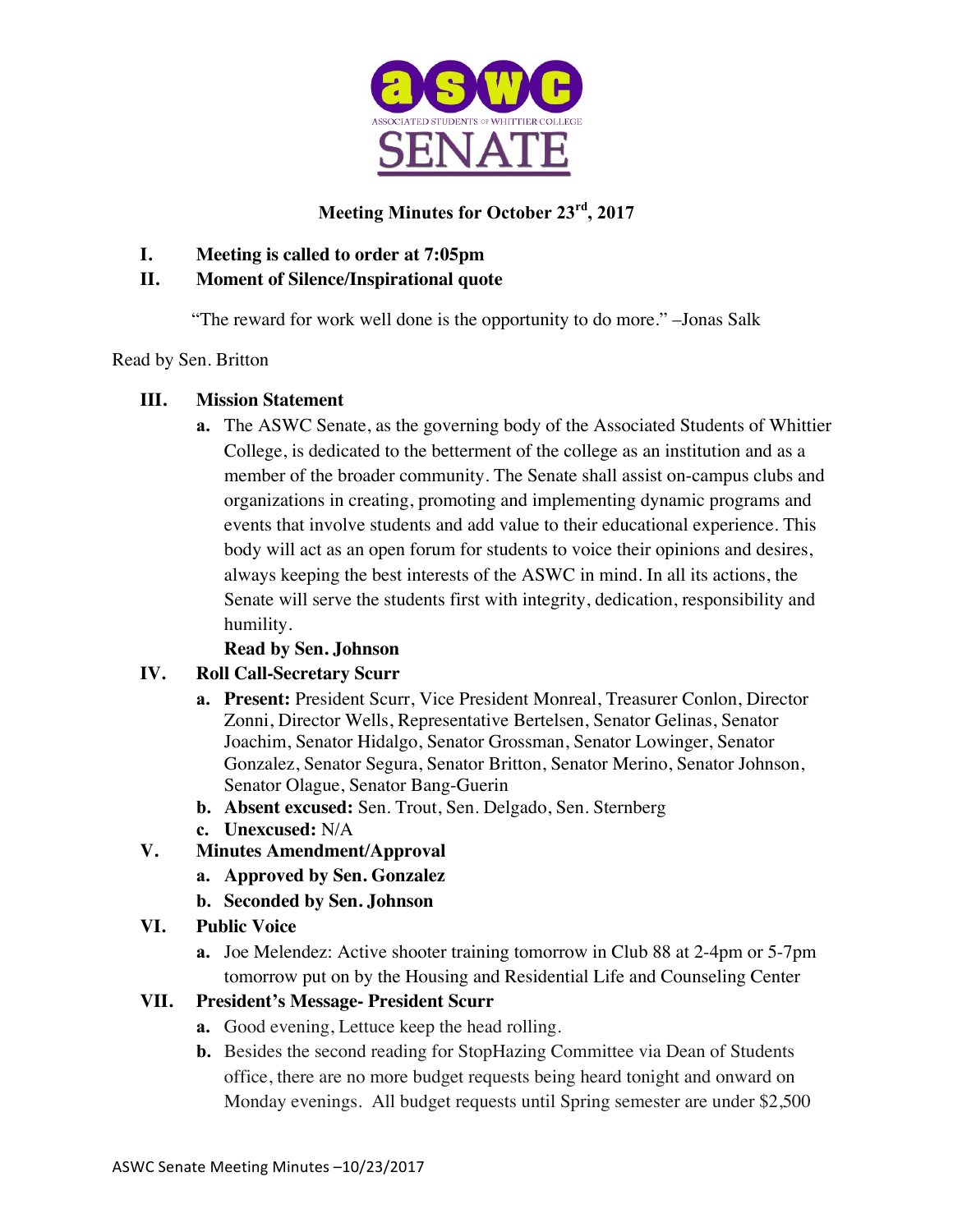and will be heard at Budget committee on Friday at noon with Treasurer Conlon and 7+ Senators. Thank you.

- **c.** I met with VP Joel Perez on Friday at 10am. I brought to his attention some ideas from advocacy committee in regards to AC alternatives: vines by Wanberg, film to block heat through windows. Will need to speak with Dir. Wells and Anders Blomso about focus groups for Board of Trustees Conference in February, 2018 and contact Gary Whisenand for data already collected. Perhaps through a Poet Intern. Parking was discussed next. As of Friday, 301 residential, 545 commuter, and 101 First-Year commuter stickers have been registered. It is in everyone's best interest to have their car registered. Early November, the parking committee comprised of VP Joel Perez, Kristin Wiberg, Joyce Kaufman, and one other (lost the name, sorry), will meet to discuss any reallocation of designated parking spots on campus. Signage is also being updated, e.g. Shannon Center Lot.
- **d.** Senators, I need at least one volunteer for each of the following 3 opportunities: a.Tobacco Free Initiative meeting middle of this week. Sen. Sternberg is ISC representation on this
	- b.Baccalaureate Committee in regards to ceremony at end of year, meeting end of October. This can take 2 senators. Please let me know and I can put you in contact with VP Joel Perez.
	- c.Eboard, too: Poet Council Meeting on Saturday, Nov 11 from 11:30 AM 1:15 PM, hearty lunch provided. It is a presidential advisory group with prominent Poet alumni and parents who consult with WC about important topics. I'll get you in contact with Kristin Weinberg, Executive Assistant to the President.

#### **VIII. Treasurer's Report- Treasurer Conlon**

- **a.** General Fund Balance: \$34286.25
- **b.** Operational Account Balance: \$9183.63
- **c.** Reserve Account Balance: \$11315.00
- **d.** Allocated thus far: \$49335.32
- **e.** First readings: \$0
- **f.** Daily Calendar Considerations: \$11315.00

#### **IX. Constituent Reports**

- **a.** Academic Affairs Chair *Sen. Trout*
	- a.1:30 on Wednesdays in the Senate Office
	- b. My office hours are every Thursday from 12:30-2:30pm in the Senate office.
- **b.** First Year Class Council- *Sen. Gelinas*
	- a.This week I had a phone call with facilities to make sure that our first year event was a go. I have everything set up with them so we have finalized the date for our event which is going to be November 3. Also some first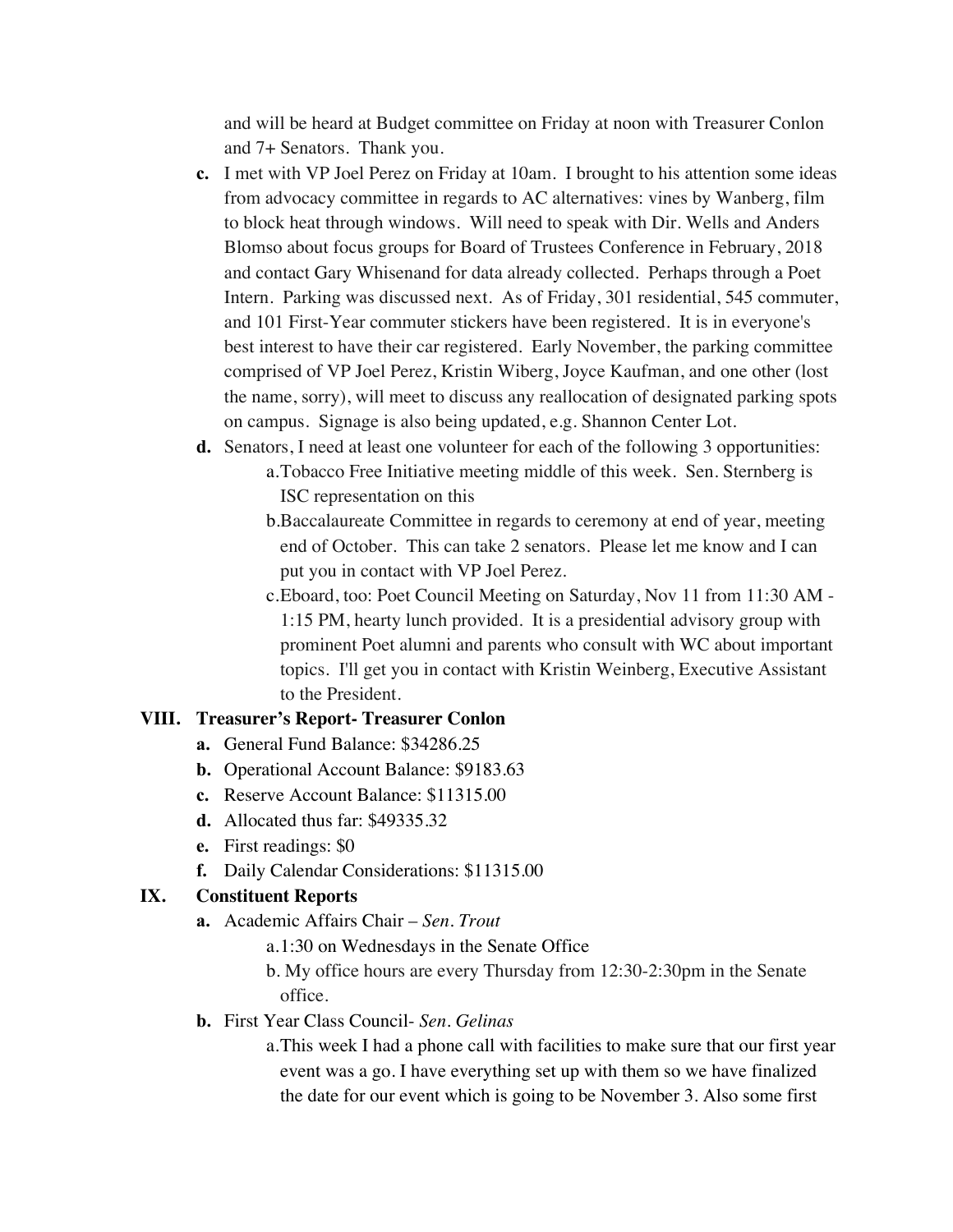year students have been complaining about the white boards in Johnson so I'm going to speak to the R.A's there to see if a work order could be put in to have them re-polished. Other than that just finalizing our upcoming event which we are very excited about

**c.** Commuter Representative - *Sen. Delgado*

a. Hello everyone, I am happy to report that the meeting with the representative of the metro Tap card will finally be happening this Wednesday at 10am! Please feel free to contact me any point after the meeting to inquire about the timeline of the initiative and when it will be rolling out. Just a reminder if all goes well the program will allow us to distribute applications to the Tap card at the LEAP office at a reduced rate of  $45\%$  off!

#### **d.** Residential Hall Representative – *Sen. Yitayew*

a. I sent out an email asking RAs to communicate with the students of there hall about the use of email, text and calls during times of emergency on campus. I haven't received any emails back at this point but an overwhelming number of students i have talked to around campus see it as being a major distraction during class.

#### **e.** Student Body Representative - *Sen. Hidalgo*

- a. Just as last week we had another incident in the surrounding area in which campus safety sent out an alert to the Whittier College community. They were looking for a suspect on helicopter, however I think it's important to maybe discuss with campus safety what is the protocol if police are looking for suspects around campus, and to what distance is of importance to us. I've heard complaints that people only want to hear what is happening with our school only. So this again is a discussion we need to have with campo and communications. Again if you aren't getting the notifications please change your settings on my.whittier.edu or contact the communications office.
- **f.** Student Body Representative *Sen. Grossman* a. Nothing new to report
- **g.** Student Body Representative *Sen. Joachim*
	- a. Students have reported that the internet problem in the dormitories has been resolved. The issue was said to have been with a firewall blocking peer-to-peer connections on the internet.
- **h.** Student Body Representative *Sen. Lowinger*
	- a. I wanted to understand the constituents' opinions as to why athletic event attendance is lacking. I asked constituents to participate in a verbal questionnaire and the overwhelming response was that the events aren't publicized enough. To resolve this, I am working with the PSALA Social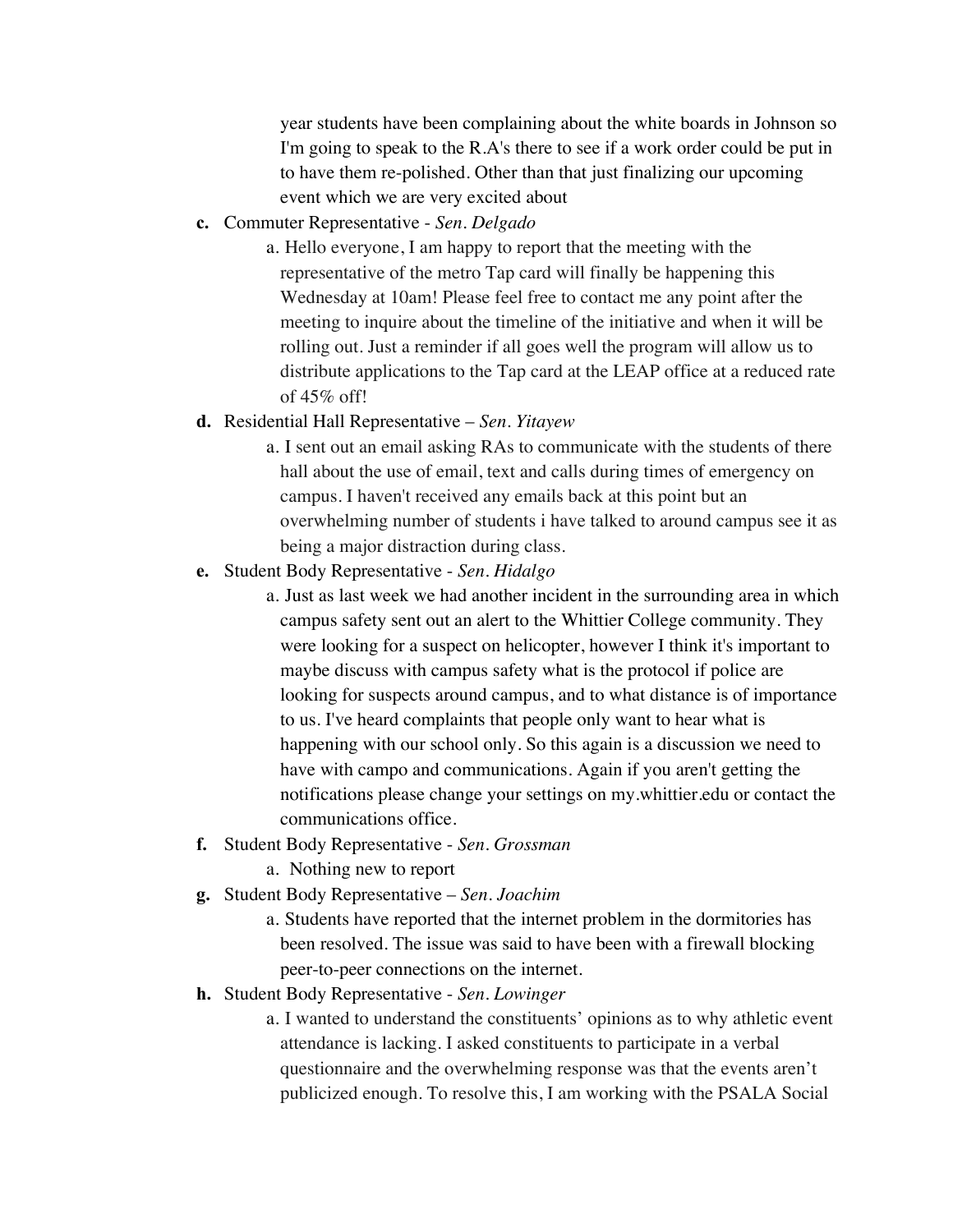Media Marketing Committee to create social media platforms to advertise events on campus, athletic or otherwise. In regard to the PSALA t-shirt inventive, constituents were pleased to have gotten a special shirt to rep their school.

- b.An issue on campus that constituents continue to come to me about is the parking situation. My response is that Senate and the school are working to come to a solution. My suggestion is that they come to school earlier to get a parking spot and have some extra time in the library before class.
- **i.** Diversity Council Representative *Sen. Gonzalez*
	- a.Diversity Council's next general meeting is tomorrow at 5:30pm in the Office of Equity and Inclusion.
	- b.MECHA is currently planning their Dia De Los Muertos event. It will be held on Thursday, November 2nd. Day of the Dead is a religious and cultural holiday that gives life to the deceased. It's a time to acknowledge, pay respects to, and show appreciation for loved ones, historical, and/or pop culture icons that have passed away. Even if this is a holiday you're not familiar with, it's a great opportunity to learn more about latinx culture. Last year, Black Student Union participated and created a beautiful Black Lives Matter altar, displaying photos of victims killed by police brutality. Again, this is a chance to showcase anything culturally significant or relevant to your club. If students are interested, they can come see me and I will provide them with the info of the committee in MECHA that is organizing the altars.
- **j.** Inter-Club Council Representative *Sen. Britton*
	- a. Career center visited our meeting
	- b.Approved 2 new clubs: WC Veterans and Mental Health Alliance
	- c.10 clubs became inactive due to  $2<sup>nd</sup>$  absence: chemistry club, economics club, league of legends, lions club, pre-physical therapy club, speech and debate club, Whittier College Forte club, Whittier College engineering club, Whittier equestrian team, Whittier inkslingers
	- d.Announced constitutional reversal of term limit from August to December now back to August in the fall until May in the spring
	- e.Helped out rugby team with their budget
	- f. Had first reading of chess club request at budget committee
	- g.Helped cheer out with their funding request
	- h.Office hours Tuesday 3-4pm and Friday 11-12pm in the senate office
- **k.** Social Justice Coalition Representative *Sen. Segura*
	- a.The next Social Justice Coalition meeting will be held on 10/31/17 at the Dezember Alumni House. Elections for the Co-Chair of Finance will be open by the morning of 10/24/17--tomorrow morning.
	- b.There is a counter-event in response to Milo Yiannpoulos. The event will be held at Cal State Fullerton, inside the Titan Student Union, at 6pm.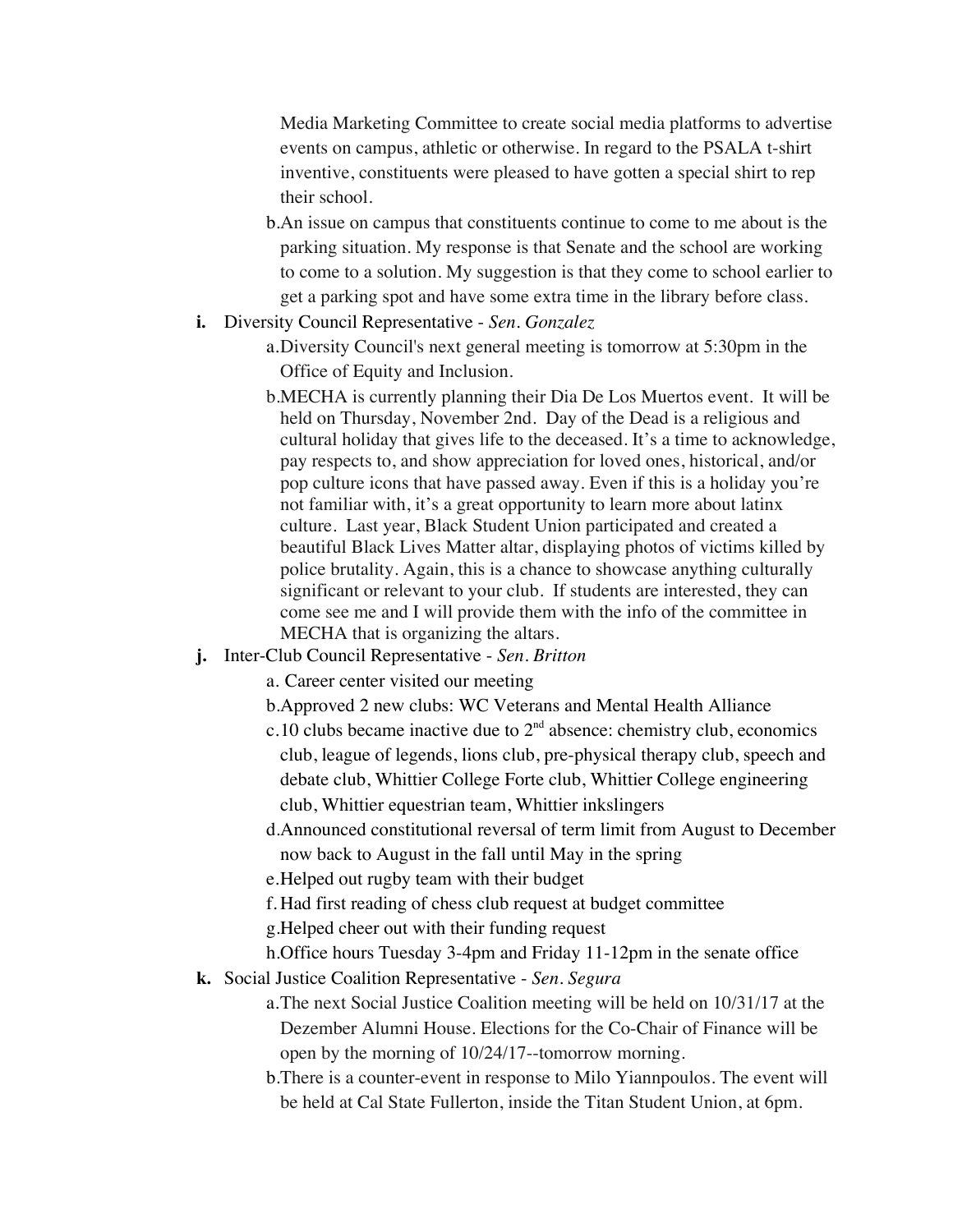**l.** Media Council Representative - *Sen. Merino*

*a.*QC

- *1.* Covering homecoming being canceled because occidental canceled their season (lead story)
	- *a.* No Senior night

## *b.*QCTV

- *1.* Wellness wednesday episodes on earthquake came out last Wednesday
- *2.* Wellness wednesday Hurricane relief video this Wednesday
- *3.* Cozy concert and mic night video projected to be online QCTV youtube channel this Thursday

## *c.*WSCN

- *1.* Couple of broadcasts over the weekend---Womens Soccer
- *2.* One more broadcast on the road--moving from football and soccer to basketball.
- *3.* Hopes for women's soccer to make play offs -- to be a part of the broadcast.

## *d.*KPOET

- *1.* Open mic was amazing! 45 people coming in and out of the concert
- *2.* Learned a lot on how to better run and format the event for future purposes.
- *3.* Hopes for another one in November.
- *4.* Live stream is now up and running: kpoetradio.org
- *5.* Working with program board on working on k-chella :)
- *6.* QCTV and VPS shot video for open mic and cozy concerts <3

## *e.*VPS

- *1.* Dub sync film fest started this week
- *2.* Interested making a video open to everyone--big email going out soon.
- *3.* Screening on Nov. 3
- *4.* Project due Nov. 2 @ noon
- *5.* Finally got to use new equipment (camera) to shoot some new things.
- *6.* New collaborations efforts.
- *7.* Budget is wrong: business office processed the numbers from last years percentage.

## **m.** Poet Student Athlete Leadership Academy Male Rep- *Sen. Johnson*

a.Men's Soccer - beat CMS on their senior night on Saturday. Alex Trujillo scored late in the first half and the poets hung on for the 1-0 win.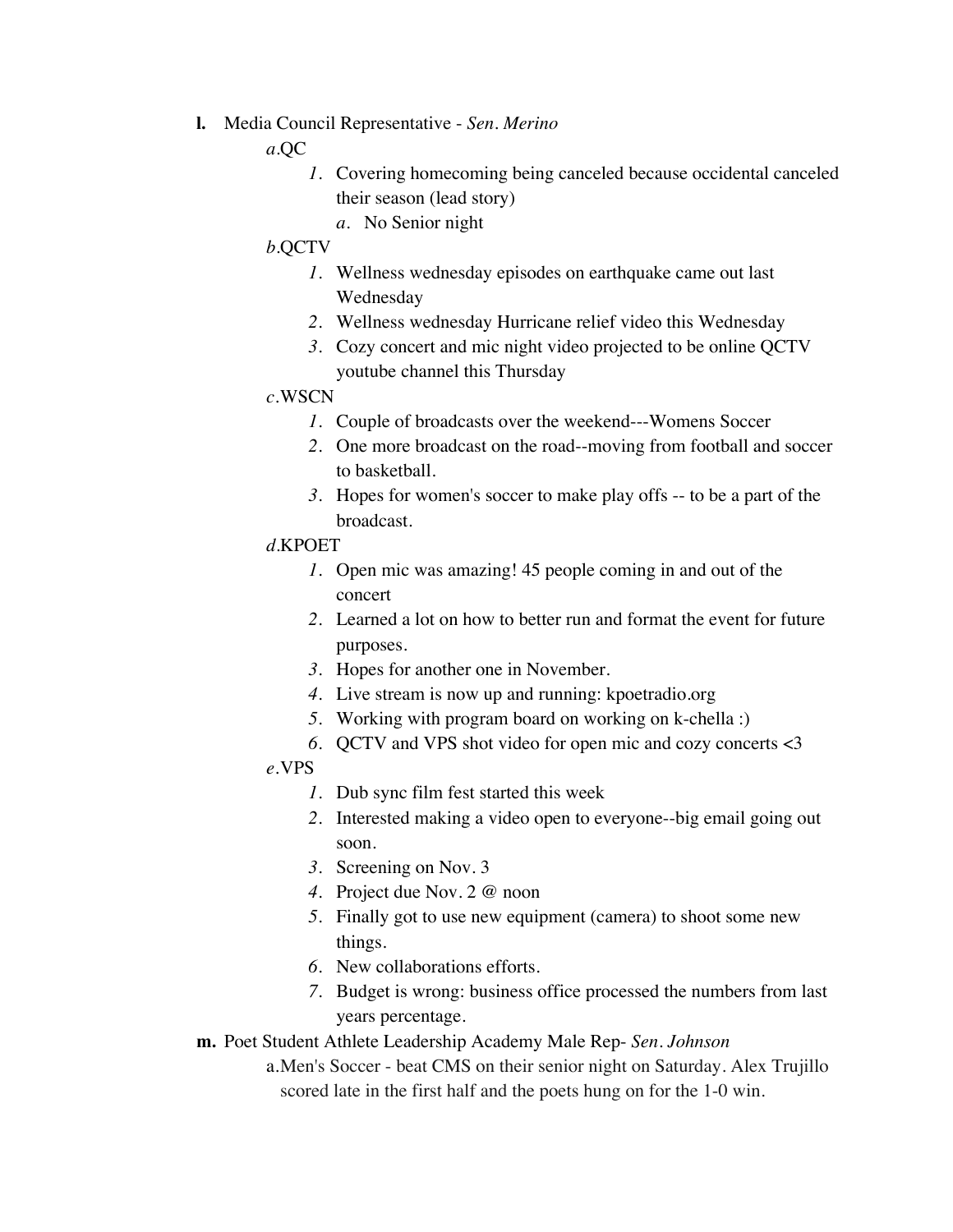b.Men's Football - lost to Cal Lu this past week.

- c.Men's Water Polo beat CMS last Thursday, but lost to Pomona Pitzer on Saturday. They dropped from 5th to 6th in the D3 national rankings, but received votes again in the Varsity polls which would theoretically place them at 21st in the nation among all NCAA programs including D1.
- d.Men's Golf national rankings came out this past week and the Poets see themselves as #66 in the country, their highest ranking since 2012.
- e.Men's Cross Country they are training hard for the SCIAC championship this upcoming weekend. Julian Sandoval is favored to win the men's event.

**n.** Poet Student Athlete Leadership Academy Female Rep- *Sen. Olague*

- a.Women's Soccer had two HUGE wins this week beating La Verne Wednesday 3-0 and pulling up a major win in overtime 2-1 against Pomona-Pitzer Saturday night with a sudden death goal scored by Senior Captain Lauren Kai who was named SCIAC Athlete-of-the-Week
- b.The T-Shirt giveaway was an amazing success. There were over 200 people in attendance.
- c.Women's Volleyball lost to Cal-Lu on Friday, but came up with a win against Redlands on Saturday.
- d.Women's Golf was ranked No. 28 in Division III National Polls after a successful fall season. Taylor Beckwith, Kajal Vitha and Madison Crimi-Demichele earned individual rankings nationally for Division 3!
- **o.** Inter-Society Council Male Rep- *Sen. Sternberg*
	- a. Nothing new to report
- **p.** Inter-Society Council Female Rep- *Sen. Bang-Guerin*
	- a. Athenians: \$3 Snow Cone Oct 25th, 11AM 4:30PM beat the heat and eat some flavored ice
	- b.Ionians: Fundraiser at Mimos Oct 28 and 29 All day
	- c.Metaphonians: Oct 23 All day Mimos fundraiser, flyer needed, find it on ISC and Met Insta (mimo's closing at 10PM)
	- d.Palmers: Fundraiser Oct 24 at Red Robin 5-9PM

e.Sachsens: 69th anniversary!

- f. We spoke about campus safety notifications and these were some of these concerns addressed:
	- 1. We like the notifications, but be more descriptive, because "Police Activity" doesn't really tell us how cautious we need to be
	- 2. Send notifications at reasonable hours, not at 6am

#### **X. Committee Reports**

**a.** Administrative –*Vice President Monreal*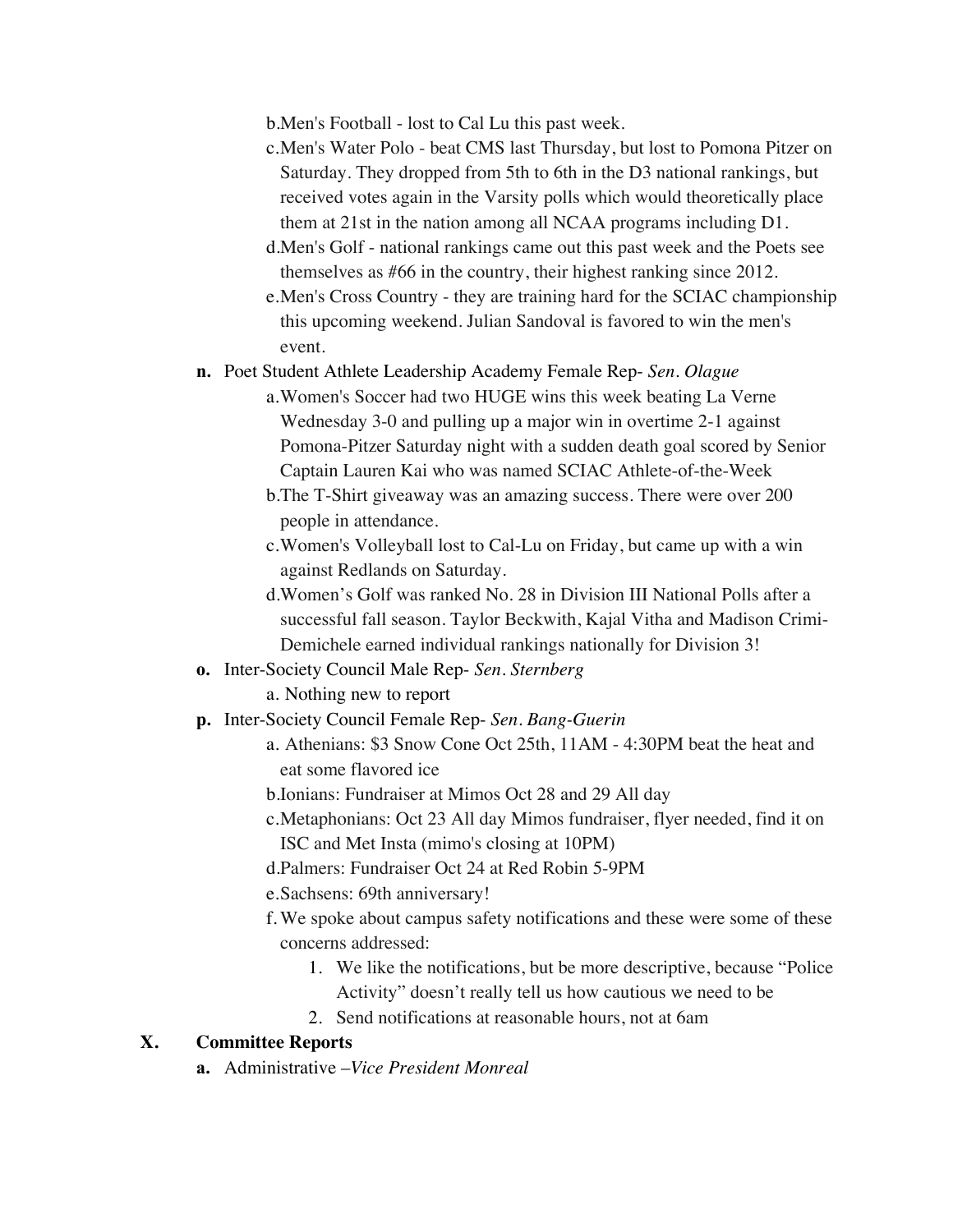- a. Reviewed the changes that Elections Committee proposed to the Elections Code
	- 1. Agreed with all proposed changes except that the wording for article IX: polling with the listed hours should stay the same
- **b.** Budget- *Treasurer Conlon*

a.We heard a request from both Dean of Students and Chess Club. Dean of Students was fast tracked and approved for \$270. Chess Club will have its second reading this Friday. We meet Fridays at noon.

- **c.** Campus Relations- *Director Wells*
	- a.Meets on Friday's @ 1:30pm in the ASWC Senate Office.
	- b.Keep an eye out for "Senator of the Week" Monday posts on IG. Check out our second feature of First Year Class Council Rep. Jenna G. !
	- c.At our Campus Relations Meeting this upcoming Friday, we will be working on a cool project on the board outside the ASWC Senate office, keep an eye out for that! - Thanks for taking pictures today!!
	- d.We will be engaging in conversation with Communications & Campus Safety about their emergency notifications. Students: Please send us your opinion on the content of the text notifications you'd like to receive.
- **d.** Elections- *Secretary Martin*
	- a. Went over proposed changes to the Elections Code and passed them on to Administrative
		- 1. Article IV, Section C change "his/her" to "their"
		- 2. Article VI, Section D, number 4 and 5, would like to check if these comply with Housing's rules and EMS for chalking around school
		- 3. Article IX: polling, section B, would like to specify a number of hours rather than the times themselves if scheduling is difficult
		- 4. Article IX, polling, section C, remove because this is done by OrgSync now
- **e.** Program Board *Director Zonni*

a. Met with Program Board E-Board

b.Met with Program Board Chairs at our Weekly Tuesday Meeting at 5 c.Held Office Hours - Tuesdays from 3-5

- d.We welcomed new Committee Chairs and now have a full table
	- 1. Finalizing Program Board's Whittier Weekend Events
- **f.** Advocacy- *President Scurr*

a.Wednesday, 4:30 PM in Senate Office:

b.Welcomed Sen. Bertelson to the group; will be in contact with Director Estrella via email. Discussed potential of bringing back Poets Recycle program, with Poet internship offering. Discussed potential hashtag for sending tweets to @ASWC\_Senate. Pres. Scurr will be meeting with VP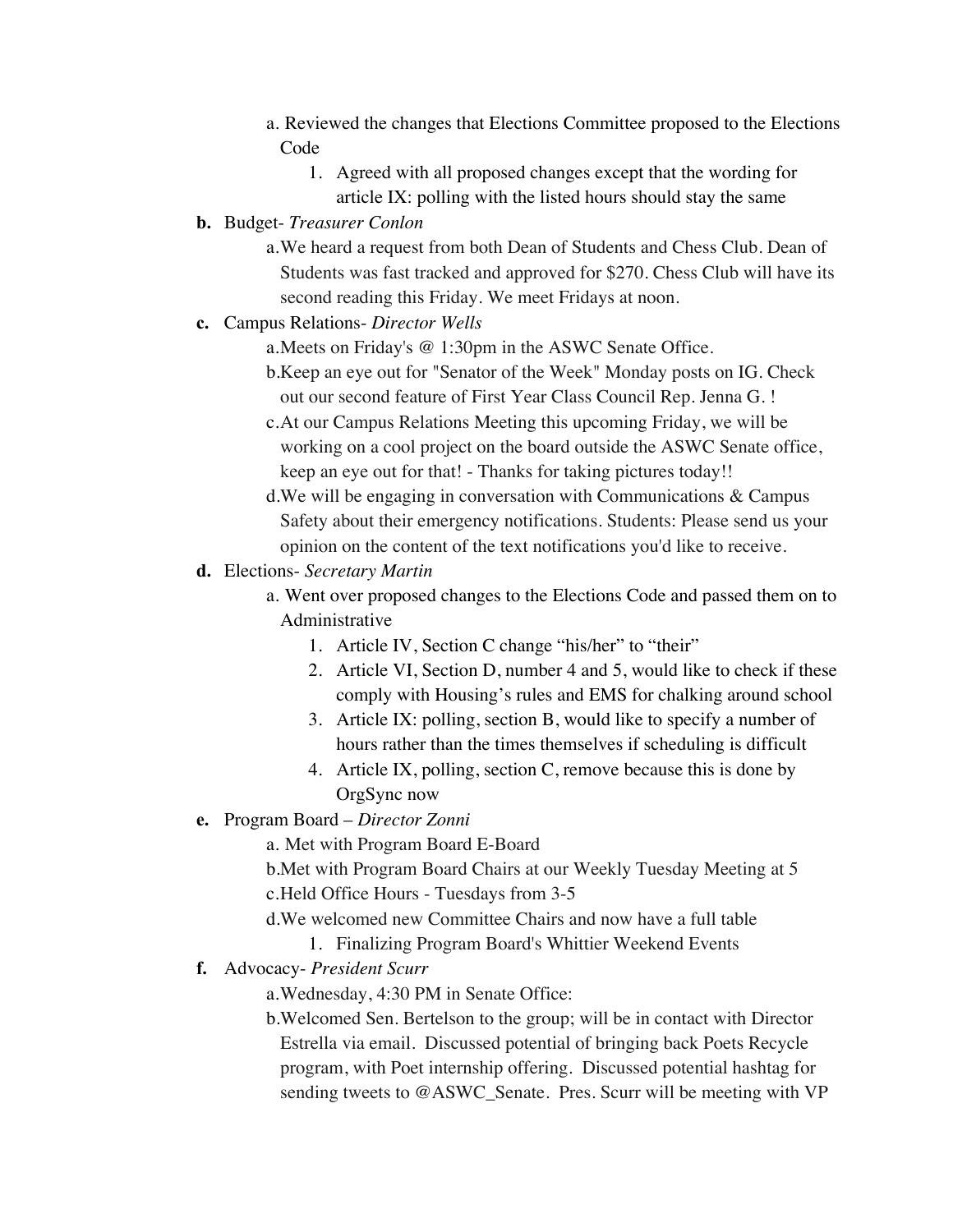Joel Perez on Friday to talk about likelihood of bringing in alternatives to air conditioning of non-AC residence halls. Sal Johnston may be consulted, in regards to Wanberg's garden. Vines could potentially be planted, but possibility of rats is deterring this. Sen. Joachim also brought up a type of heat film, which may be able to be applied to windows. Specs of these films go for about \$15/sq.ft, and block up to 75% heat. More on that this next week.

- c.Senators brought up to date on railing project outside CI, and Sen. Grossman's MedSleds order.
- **g.** Culinary- *Director Zonni*

a. Meets on Friday's @ 9:30am-10:00am in the ASWC Senate Office. b.Thanks to everyone who took the "Student Dietary Needs" Survey.

- **h.** Student Feedback- *Sen. Olague and Sen. Hidalgo*
	- a. the air conditioner is out in turner. We will maybe be asking residential rep to work with us in asking administration/facilities when it will be fixed given the rising temperatures of this week. However, as a student myself a tip is to turn off your air conditioning before you leave your room. This one saves energy, and two makes it so we don't have the reoccurring problem of it breaking.
- **i.** Student Finance *Treasurer Conlon*
	- a. I have a meeting with the business office this Wednesday to talk about accounts but plan to also ask questions about tuition and work study.
- **j.** Environmental Committee-*Rep. Bertelsen*
	- a.Met with previous EAA and will be moving forward with starting off the committee meetings, details TBA
- **k.** *Sen. Britton*: I move to add cheer's request to first readings to be heard tonight by suspending

a.Voted 6-7-0 and does not pass

## **XI. First Readings**

## **XII. Daily Calendar Considerations**

**a.** Female Empowerment Series!, *VIP*

a.Requesting \$2700 for 2 speakers for a female empowerment series b.*Sen. Johnson*: I move to fund this event in the requested amount c.*Sen*. *Merino*: I call the question

d.Voted unanimously to be funded in the requested amount

**b.** StopHazing Site Visit and Survey, *Dean of Students*

a.Requesting \$3000 which is a third of the cost of the event

b.*Sen. Segura*: What information will be shared from this survey?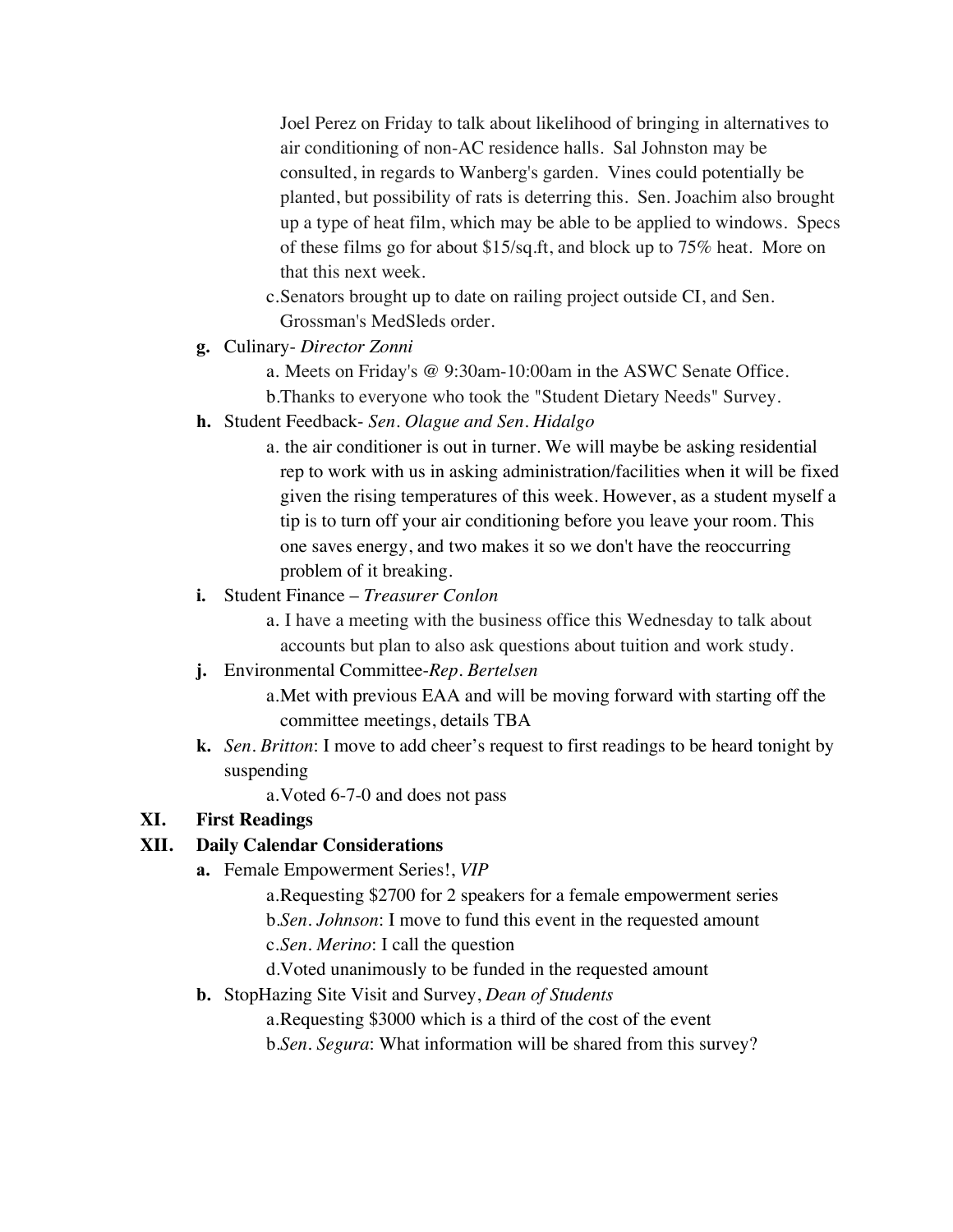- 1. Yes, but we want to make sure to contextualize the information. There has been a 30% response, which will be really valuable moving forward.
- c.*Sen. Hidalgo*: Speaking for some of my constituents, some people feel that there has not been the representation for athletics that people have expected, and it seems that the committee has engaged in some fingerpointing at societies.
- d.*Sec. Martin*: I have participated in one of these interviews and I would like to say that these interviews are an invaluable opportunity for our community to voice their concerns and make the campus the safest it can be.

#### **c.** WRFC 2017-2018, *Whittier College Rugby Football Club*

- a.*Coach Lance*: We want to emphasize that we are a community here on campus, made of a diverse team. We are really family and represent different ethnicities, socioeconomic backgrounds, and genders. We are requesting this money to help this group of guys grow.
- b.*Prof. Barlow*, rugby advisor: This group of men is asking to help them grow. This is a bare bones budget and they are not asking for much.
- c.*Steve*: We know there were questions about the team dues, those are more for members that are playing on the league. We don't want someone have to decide if they can play just because they can't afford to pay.
- d.*Sen. Gelinas:* They are not a sport, and we should recognize them that way. They don't go out to seek players and people that go to these practices just join because they want to play. We should recognize them as a club and for their sense of community.
- e.*Sen. Olague*: PSALA would like to help you in your process of becoming more recognized. We can help with social media coverage and getting space to practice.
- f. *Sen*. *Britton*: We need to make sure that we are not missing their point, which is having the ability to go play in the games. It is not about a matter of winning the games, it's about having the opportunity to play.
- g.*Sen*. *Yitayew*: Speaking as a student athlete, I think we need to be careful to think of this as a club and not necessarily hold it to the same standards as an established sport.
- h.*Rep*.*Bertelsen*: I played on an ultimate Frisbee team and have seen these grassroots movements to get involvement is very impressive to me.
- i. *Sen*. *Gelinas*: I move to fund this request in the requested amount of \$5615.
- j. *Sen*. *Yitayew*: I second